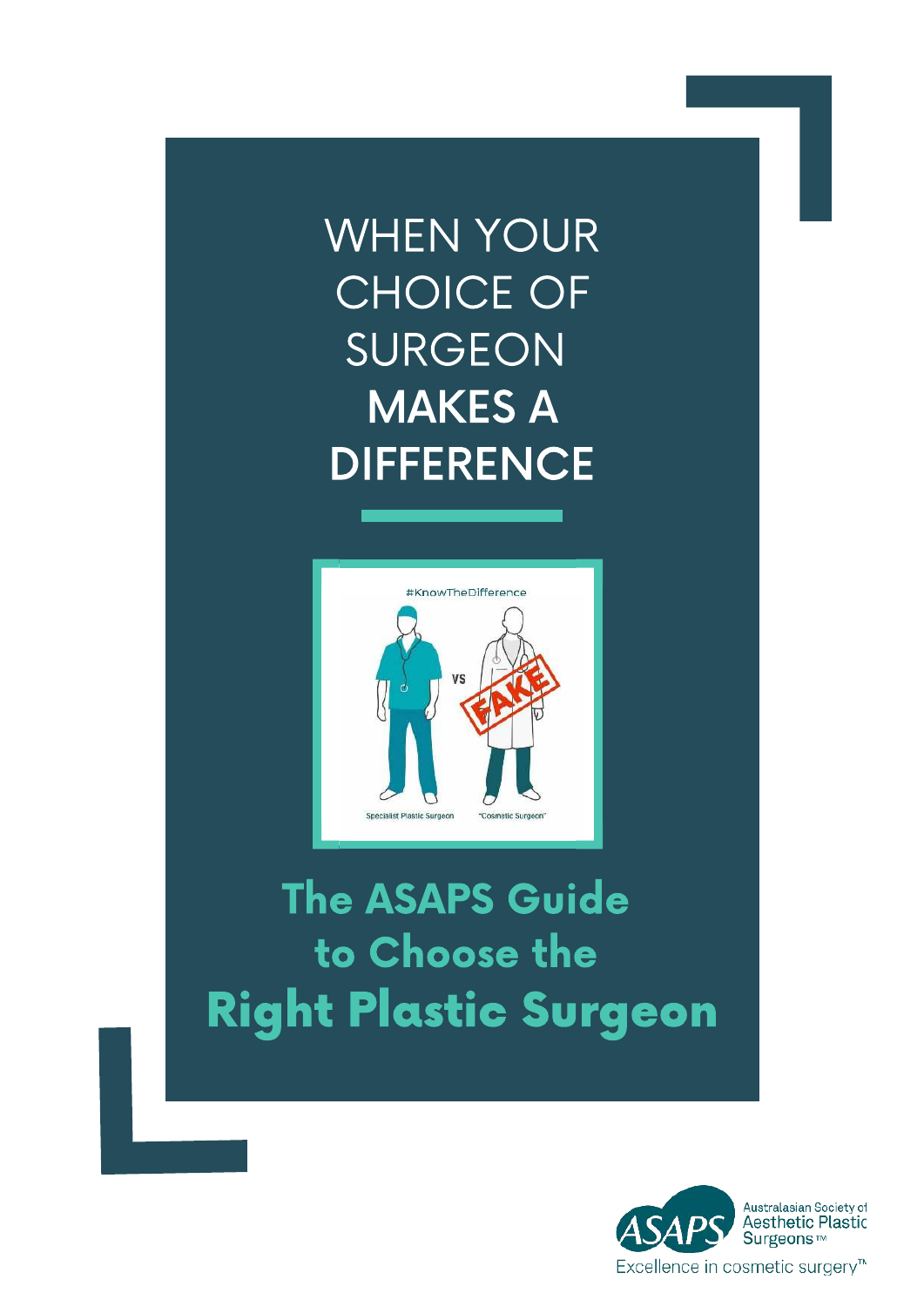

## WHY THE CHOICE OF YOUR SURGEON MATTERS

Patients who are considering cosmetic surgery are constantly bombarded by clever ads on social media that makes it hard to know WHO IS A REGISTERED SURGEON AND WHO IS NOT.

Every year thousands of patients across Australia and New Zealand, mostly women, who seek cosmetic surgery unknowingly risking their lives and livelihoods at the hands of operators who have neither accredited specialist training nor specialist registration but overstate their credentials by using the title "Cosmetic Surgeon" and mislead the public.

Some practitioners who are not lawfully registered as specialists in Plastic Surgery self-title themselves as 'Cosmetic Surgeons' and mislead the public.

With certain practitioners withholding the truth regarding their title and accredited training, patients find it hard to make a safe and informed choice.

ASAPS has realised that patients may be unclear about their surgeon's registration, skills, training, unaware of potential risks and are often lured by cheap deals. We believe it's crucial that patients know how to choose the right surgeon to obtain the right result.

With patient safety front and centre, ASAPS has created this guide to tell you what to look out for and what to avoid so that you can select the right surgeon.

WHEN IT COMES TO COSMETIC SURGERY YOUR CHOICE OF SURGEON DOES MAKE A DIFFERENCE.

July 2021 | [aestheticplasticsurgeons.org.au](https://aestheticplasticsurgeons.org.au/)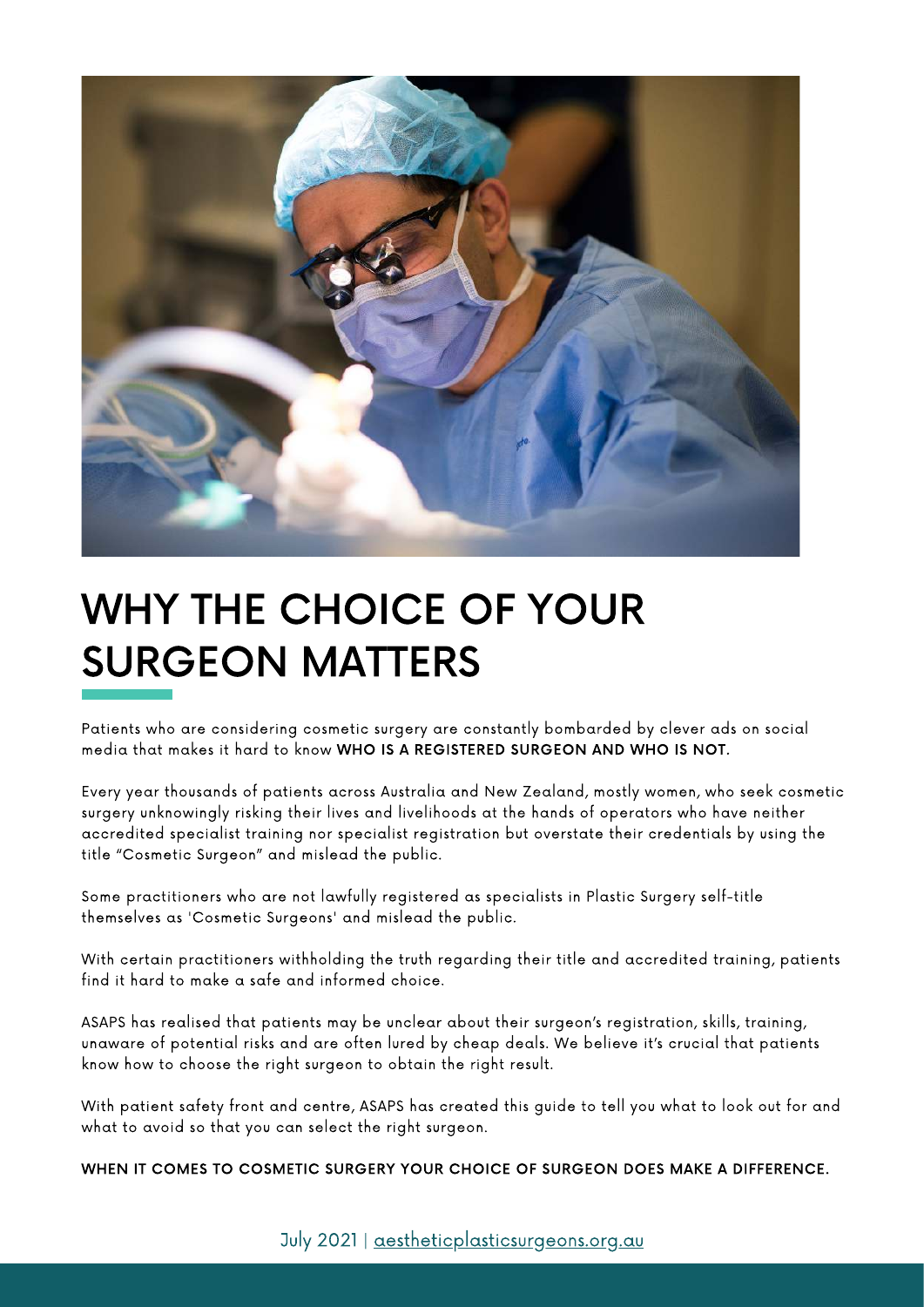# 7 CRITICAL QUESTIONS TO ASK YOUR SURGEON

- Is your Surgeon registered as a Specialist Surgeon by AHPRA in Australia and the MCNZ in New Zealand?
- Is your surgeon a Fellow of the Royal Australasian College of Surgeons (FRACS)?
- Will your surgery be performed in a hospital licensed and accredited to perform Cosmetic Surgery?
- How many years' experience does your surgeon have doing this procedure?
- Does your surgeon work 5. with a Specialist Anaesthetist?
- What aftercare treatment 6. does your surgeon offer?
- What do other patients 7.who have done this surgery say about their experience?

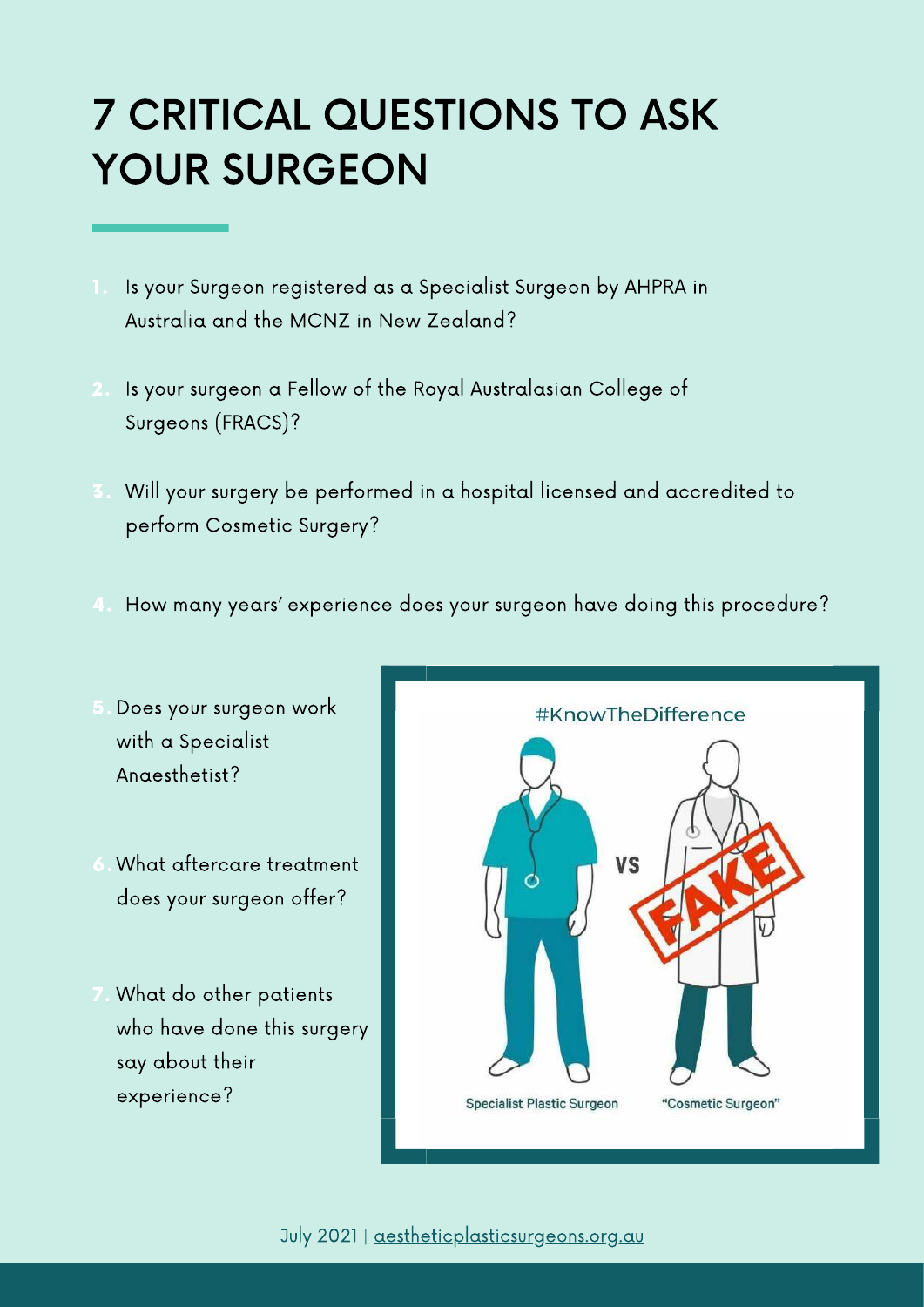# WHAT SHOULD YOU LOOK FOR IN YOUR SURGEON?

### REGISTRATION & QUALIFICATIONS

### We have three words for you: Specialist Plastic Surgeon.

Many patients think that a cosmetic surgeon and a specialist plastic surgeon are one and the same thing – BUT THERE IS A BIG DIFFERENCE IN QUALIFICATIONS AND SPECIALIST REGISTRATION.

- One is registered as a Specialist Surgeon and the other is not.
- One has completed AMC accredited specialist postgraduate training in Plastic Surgery to the highest Australian/New Zealand standards whereas the other has not.

The best way to tell the difference between a Specialist Plastic Surgeon and a Cosmetic Surgeon? Look out for the letters "FRACS" appearing after your Surgeon's name that denotes that

- Your Surgeon has completed AMC accredited specialist postgraduate training in Plastic Surgery to the highest Australian/New Zealand standards
- Your Surgeon is registered as a Specialist Surgeon by AHPRA in Australia and the MCNZ in New Zealand

You can check whether your surgeon is a registered specialist surgeon.

- Specialist Plastic Surgeons in Australia must be registered with AHPRA in Australia or MCNZ in New Zealand.
- You can do a search for their area of specialist registration on the Australian Health Practitioner Regulation Agency [\(AHPRA\) website](http://www.ahpra.gov.au/) or the [Medical](http://www.mcnz.org.nz/) Council of NZ website.



July 2021 | [aestheticplasticsurgeons.org.au](https://aestheticplasticsurgeons.org.au/)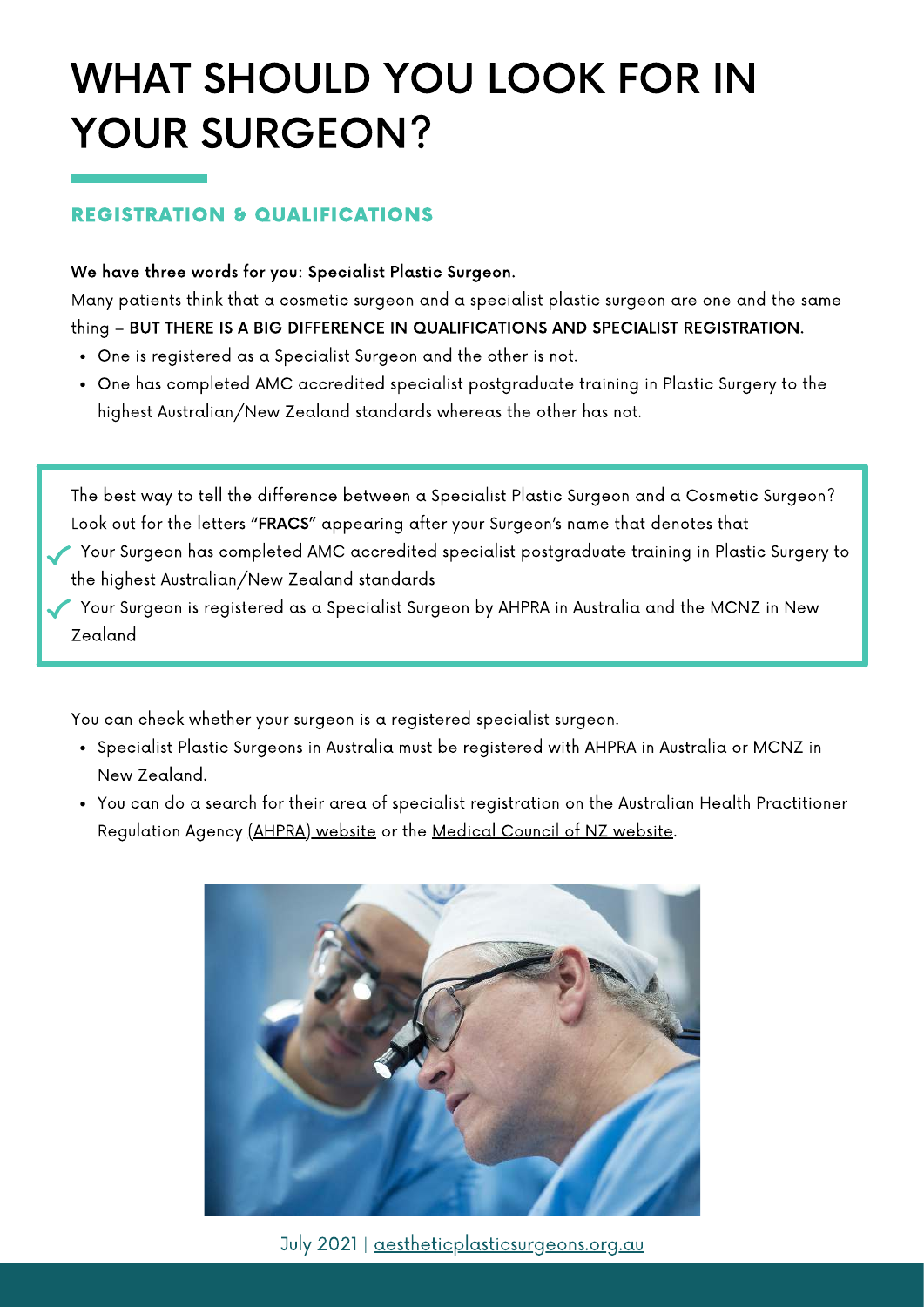## GET THE FACTS

### **Know the Difference**

#### 8-12 more years

Only those who have completed an additional 8-12 years of training beyond their medical degree, including AMC accredited specialist surgical training, can lawfully use the title Plastic Surgeon.

#### 100% ←

of ASAPS members are recognised by AHPRA, the AMC and Medicare as<br>specialists in plastic surgery, and have 8-12 years of specialist surgical training beyond their degree.

#### $93%$

of Australians agree that it<br>would be easier for patients to differentiate between surgeons and doctors, if all<br>practitioners were to go by their official AHPRA title \*

#### $-60\%$   $\circ$

of cosmetic surgery patients would have chosen differently If they knew their doctors were not qualified plastic surgeons.

#### $86%$   $\circ$

of Australians agree that any doctor without any surgical training who is using the title 'surgeon' is wrong.'

#### **Training & experience**

Consumers often conclude that a cosmetic surgeon is best qualified to undertake a cosmetic procedure without recognising the gap in experience and training between a cosmetic surgeon and a registered specialist plastic surgeon.

#### --------- THE LAW -----------; ---------- THE FAKE TITLE ---------

Cosmetic surgery is not recognised as a separate speciality. Doctors with NO specialist surgical<br>registration portray themselves as surgeons by using the fake title. 'Cosmetic Surgeon'.

ᢑ

**UNREGISTERED** 

**COSMETIC"** 

**SURGEON** 

#### ÷. **AUSTRALIANS EXPECT SURGEONS TO FOLLOW THE LAW**

[ 93% of Australians expect all doctors to only use their official AHPRA title\* ]

-i



Only doctors registered as specialists

in the recognised speciality of<br>plastic surgery' can call themselves

'Plastic Surgeons'.

ũ.

Practitioners who are not registered, specialist health practitioners must not falsely claim to be so. Individuals and bodies found guilty of false claims, can be fined up to \$120,000, 3 years imprisonment or both.

Check your surgeon: www.aestheticplasticsurgeons.org.au/your-safety

\*Source: McNair Study on Patient Safety in Cosmetic Surgery (2019) \*Source: ASAPS Cosmetic Surgery and Non-Surgical Complications Questionnaire (2019)



### **Risk of harm**

Some of these 'cosmetic surgeons' bold elementary medical degrees,<br>which exposes consumers to a greater risk of harm or negative outcome

#### ⊸ 92%

of Australians believe that a patient's safety is put at risk<br>when a doctor performs surgery without surgical training.

#### ⊸ 77%

of Australians agree that banning the term "cosmetic surgeon" would help patients<br>to separate the doctors from the surgeons."

#### $\cdot$  81%

of Australians agree that the title of 'Cosmetic Surgeon' implies that a doctor is a<br>registered specialist.\*

### ∘ 90%

of cosmetic surgery patients choose non-accredited surgeons because they believe they are less expensive and have visible online and social media profiles.

#### **Uninformed decisions**

There is a critical need for consumers to become better informed on the correct titles and levels of expertise, in order to make informed decisions that result in the best, possible outcomes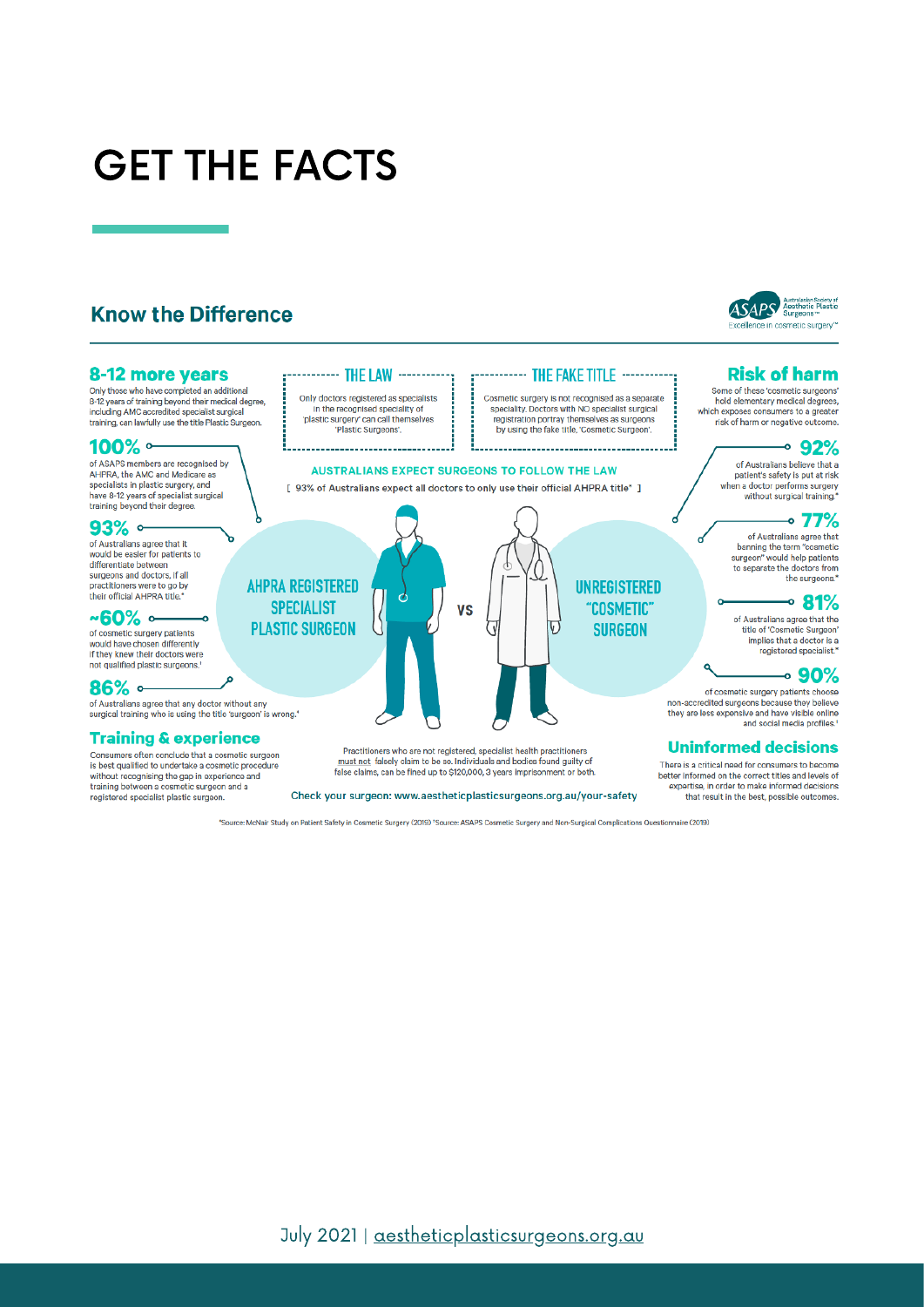

### PATIENT CARE

Once you have ensured that your Surgeon is a Registered Specialist in Plastic Surgery by AHPRA or MCNZ, it is time for you to schedule a consultation.

Cosmetic surgery is about helping you achieve your personal aesthetic goals and the consultation process provides vital time for you to ask your surgeon every question you have about your surgery so that you reach a mutual understanding about what is realistic and what is likely result of the operation.

Specialist Plastic Surgeons are trained professionals who are registered as specialists in Plastic Surgery who will ensure your safety at all times and at all costs. They will ensure that you don't have unrealistic, unattainable expectations that can be swayed by images you view on social media. It's essential that you feel that you can trust your surgeon who, in addition to the right training, qualifications and years of experience, also provides the necessary support and excellent standard of care.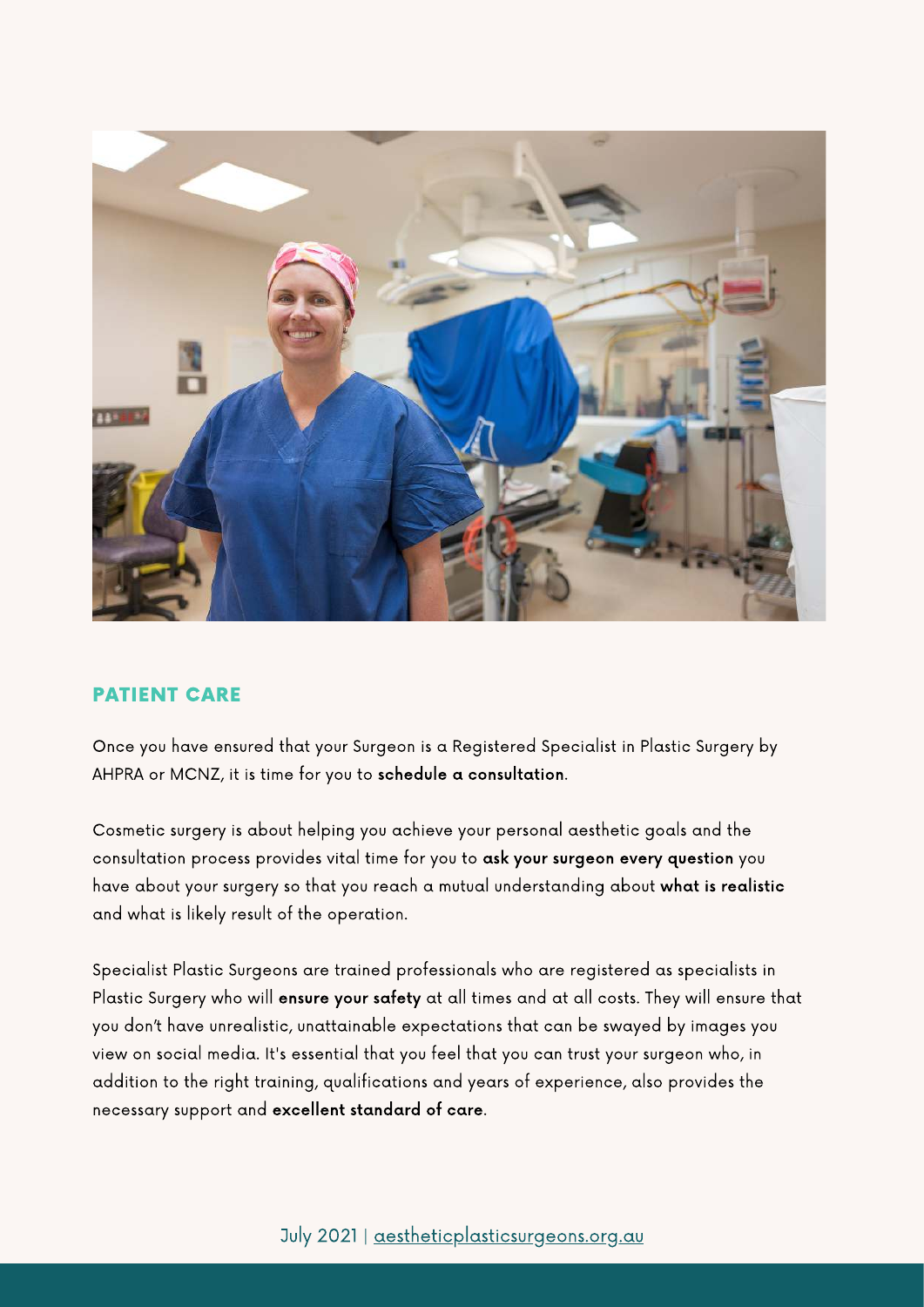# THE FINAL CHECKLIST

KNOW YOUR SURGEON BEFORE YOU COMMIT

✔ Your surgeon must be registered as a Specialist in Plastic Surgery by AHPRA and MCNZ

✔ Your surgeon should perform procedures at an accredited hospital licensed for cosmetic surgery

✔ Your surgeon should have completed AMC accredited postgraduate surgical training in plastic surgery

✔ Your surgeon must be a RACS Fellow with FRACS after his or her name ✔ Your surgeon must complete ongoing CPD of the RACS to to stay up to date with the latest knowledge, techniques and best practice to improve patient outcomes